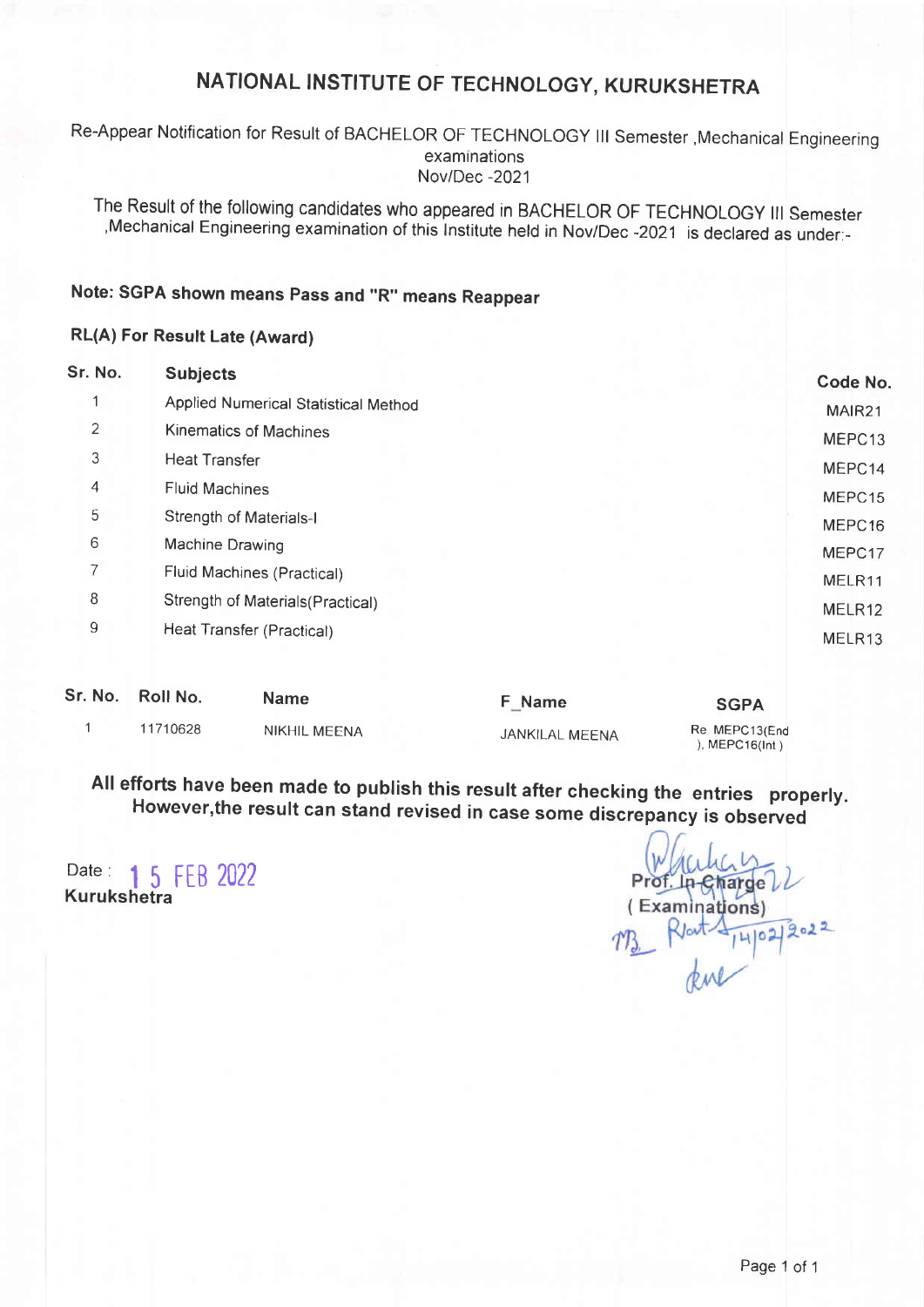#### Re-Appear Notification for Result of BACHELOR OF TECHNOLOGY III Semester , Mechanical Engineering examinations May/June -2021

The Result of the following candidates who appeared in BACHELOR OF TECHNOLOGY III Semester , Mechanical Engineering examination of this Institute held in May/June -2021 is declared as under:-

## Note: SGPA shown means Pass and "R" means Reappear

#### **RL(A) For Result Late (Award)**

| Sr. No.          | <b>Subjects</b>                                            | Code No.    |  |
|------------------|------------------------------------------------------------|-------------|--|
|                  | Applied Numerical Statistical Method                       | MAIR21      |  |
| 2                | Kinematics of Machines                                     | MEPC13      |  |
| 3                | Heat Transfer                                              | MEPC14      |  |
| 4                | Fluid Machines                                             |             |  |
| 5                | Strength of Materials-1                                    |             |  |
| 6                | Machine Drawing                                            |             |  |
| 7                | MEPC17<br>Fluid Machines (Practical)<br>MELR <sub>11</sub> |             |  |
| 8                | Strength of Materials (Practical)<br>MELR12                |             |  |
| $\boldsymbol{9}$ | Heat Transfer (Practical)                                  | MELR13      |  |
| Sr. No.          | Roll No.<br><b>Name</b><br><b>F</b> Name                   | <b>SGPA</b> |  |

 $\mathbf{I}$ 11826001 ANANTH KRISHNA SUBALAM RAGHVENDER SUBALAM

Re. MEPC13(Int.)

All efforts have been made to publish this result after checking the entries properly. However, the result can stand revised in case some discrepancy is observed

1 5 FEB 2022 Date · Kurukshetra

Prof. In-Charge

(Examinations) M3 Rut + 14/02/2022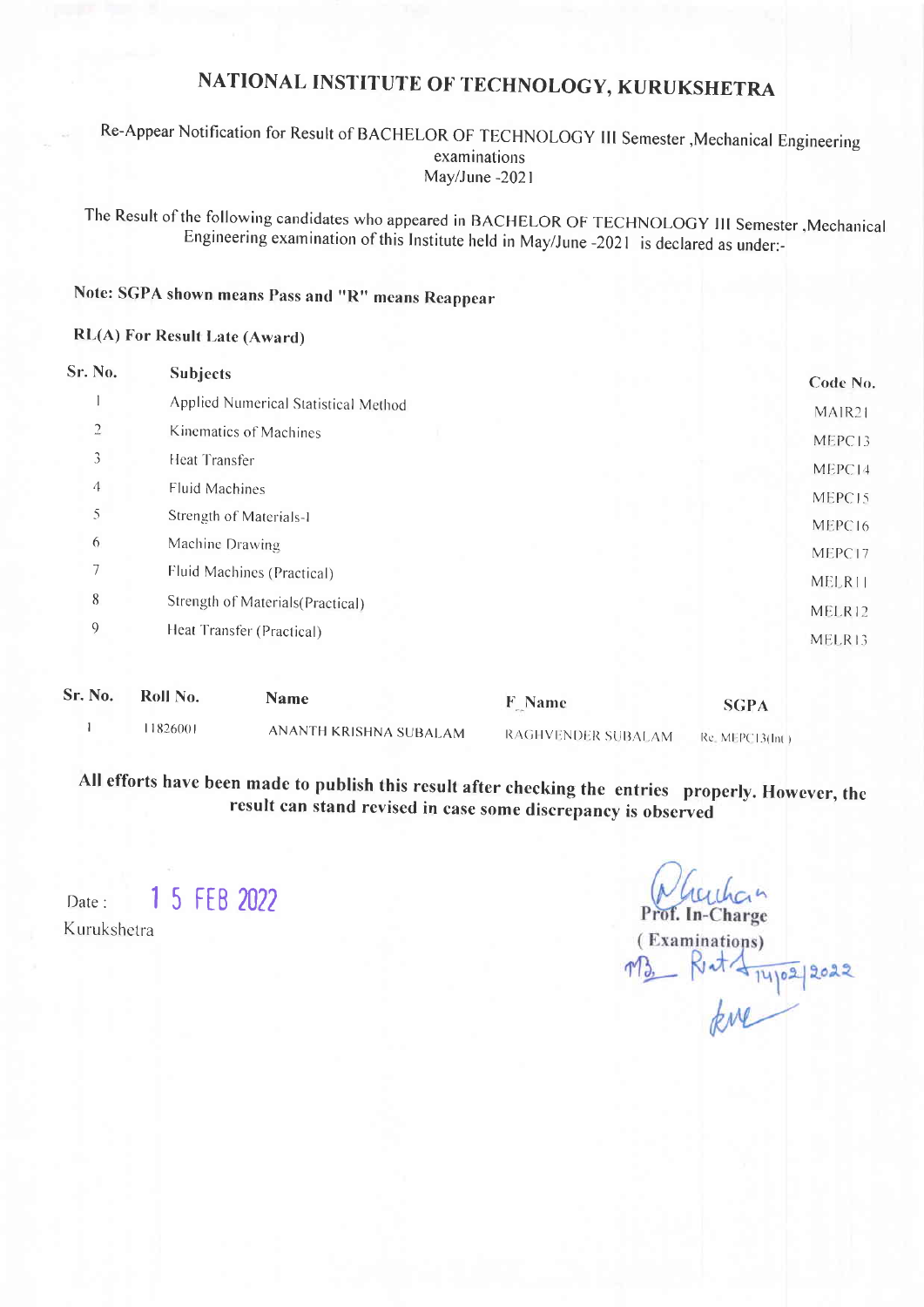Re-Appear Notification for Result of BACHELoR oF TECHNoLoGy lll semester ,Mechanical Engineering examinations Nov/Dec -2021

The Result of the following candidates who appeared in BACHELoR oF TECHNoLoGy lil Semester ,Mechanical Engineering examination of this lnstitute held in Nov/Dec -2021 is declared as under:-

## Note: SGPA shown means Pass and "R" means Reappear

#### RL(A) For Result Late (Award)

|                                      | Code No.                                                       |
|--------------------------------------|----------------------------------------------------------------|
| Applied Numerical Statistical Method | MAIR <sub>21</sub>                                             |
| Kinematics of Machines               | MEPC13                                                         |
| <b>Heat Transfer</b>                 | MEPC14                                                         |
| <b>Fluid Machines</b>                | MEPC15                                                         |
| <b>Strength of Materials-I</b>       | MEPC16                                                         |
| Machine Drawing                      | MEPC17                                                         |
| <b>Fluid Machines (Practical)</b>    | MELR11                                                         |
|                                      | MELR12                                                         |
|                                      | MELR13                                                         |
|                                      | Strength of Materials (Practical)<br>Heat Transfer (Practical) |

| Sr. No. Roll No. | <b>Name</b>          | F Name           | <b>SGPA</b>     |
|------------------|----------------------|------------------|-----------------|
| 11816110         | MAHENDER SINGH MEENA | BHARAT LAL MEENA | Re. MEPC17(int) |

All efforts have been made to publish this result after checking the entries properly. However, the result can stand revised in case some discrepancy is observed

Date : I 55 FEB <sup>2022</sup>

Kurukshetra

Prof. In Charge  $\begin{array}{c} \text{(Examinations)}\\ \text{(Examinations)}\\ \text{(Exminations)}\\ \text{(Exminations)}\\ \text{(Exminations)}\\ \text{(Exminations)}\\ \text{(Exminations)}\\ \text{(Exminations)}\\ \text{(Exminations)}\\ \text{(Exminations)}\\ \text{(Exminations)}\\ \text{(Exminations)}\\ \text{(Exminations)}\\ \text{(Exminations)}\\ \text{(Exminations)}\\ \text{(Exminations)}\\ \text{(Exminations)}\\ \text{(Exminations)}\\ \text{(Exminations)}\\ \text{(Exminations)}\\ \text{(Exminations)}\\ \text{(Exminations)}\\ \text{(Exminations)}\\ \text{(Exminations)}\\ \text{(Exminations)}\\ \text{(Exminations)}\\ \text{(Exmin$